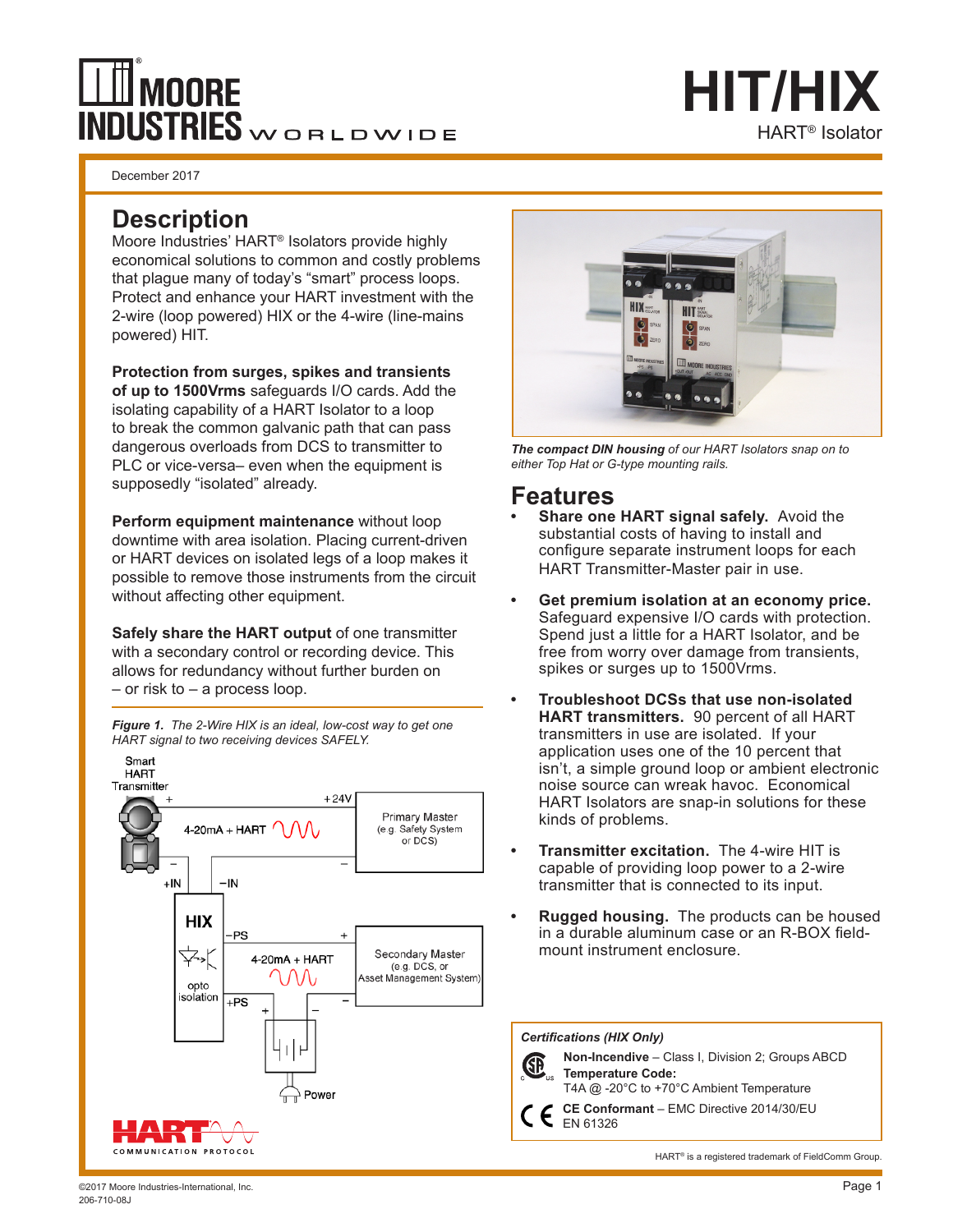# HART® Isolator **HIT/HIX**

## **2-Wire, Loop Powered HIX and 4-Wire Line/Mains Powered HIT**

The HIX is a 2-wire isolator, drawing power from the output side of the loop. Typically, this is from a secondary receiving device such as a DCS or PLC. The HIT is a 4-wire unit powered by 24DC, 117AC or 230AC. It is designed for applications where line/mains power is readily available, such as the back of a panel or inside of a control room. All line/ mains powered units come standard with transmitter excitation that can power loop-powered transmitters connected to the input.

#### **Isolate and Pass Critical HART Data**

When HART data is required for diagnostics, maintenance or calibration the HIX is able to isolate and pass HART data from the transmitter to the host system (See Figure 2).

#### **Stop Ground Loop Noise**

Difference in potential between a grounded transmitter and a grounded receiving device may result in unpredictable ground loop problems that can lead to signal drift. The HIX breaks the galvanic path between the field instrument and receiving device (See Figure 3).

#### **Solve "Bucking" Power Supplies**

When two devices (such as a 4-wire HART transmitter and a DCS) are trying to source power to the same loop, the result is a non-functioning loop. When neither of the devices can be eliminated, the solution is an HIX. It can operate with powered inputs from both sides, thus restoring normal operations to the loop while also passing any HART signals (See Figure 4).

#### **Divert and Protect (Area Isolation) Signals**

Using the HIX, you can send the output from one transmitter to a second location, protect expensive monitoring/control equipment by eliminating common electrical paths or create a buffer between devices to allow interruption of one leg of a loop without impacting the other (Figure 5).

*Figure 2. The HIX passes HART data to asset management systems or other host control and monitoring systems.*



*Figure 3. The HIX breaks the galvanic path between the field instrument and receiving device.*



*Figure 4. The HIX solves bucking power supplies that are caused when two devices attempt to source power on each side of the HIX.* 



*Figure 5. Divert a process signal, or protect expensive equipment by eliminating a common electrical path.*

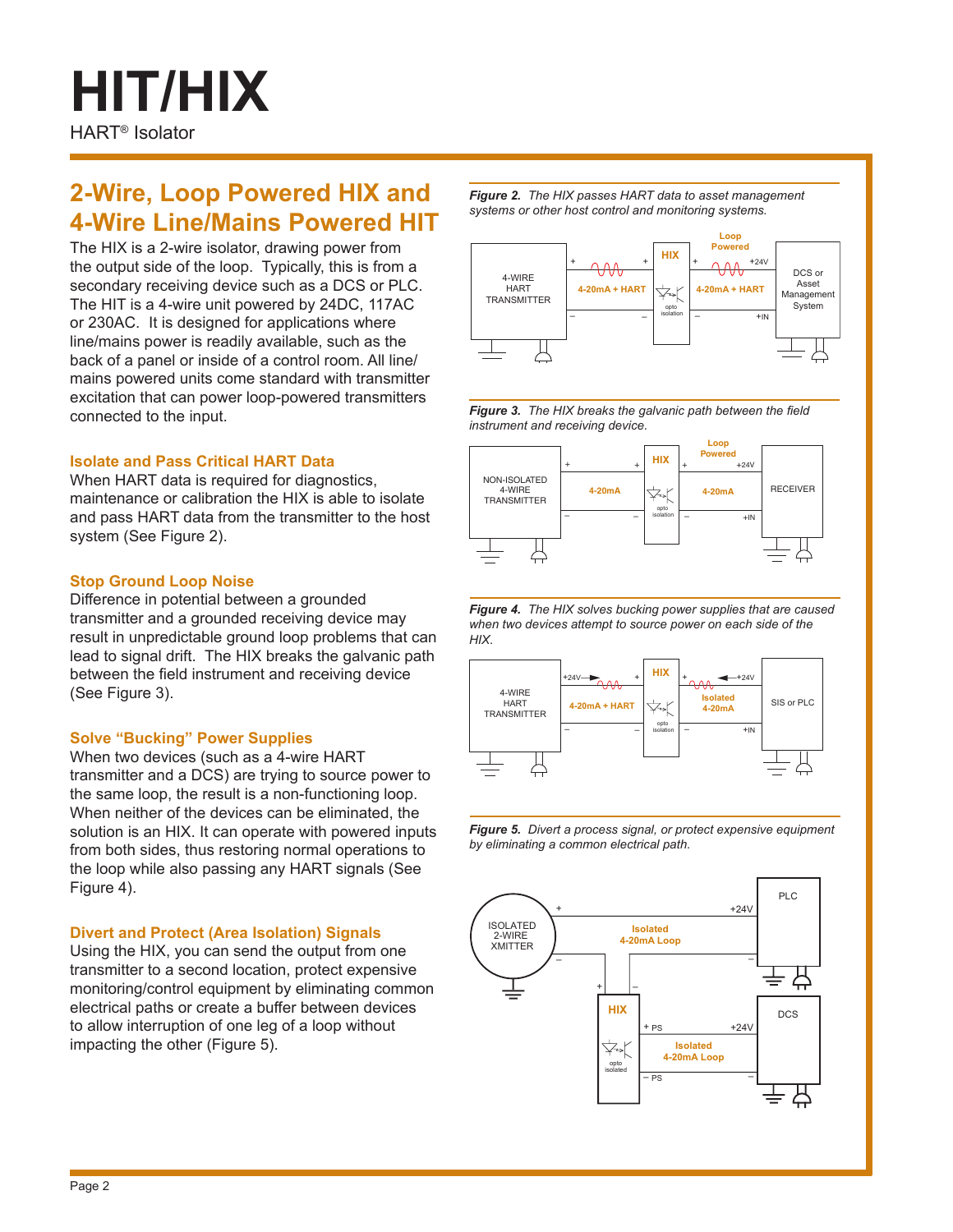#### **Power a 2-Wire Transmitter**

With the standard 2-wire transmitter excitation, the HIT provides 24V power to a 2-wire, output-loop powered instrument. This eliminates the need for an additional power supply (See Figure 6).

#### **Safeguard Expensive I/O Cards from Overloading**

Transient spikes hitting loop wiring can create a damaging voltage surge to the input of a DCS or other Asset Management System. Through the isolation offered by the HIT/HIX, you can assure that your equipment stays clear of transients, surges and spikes (See Figure 7).

#### **Single and Multiple Unit Instrument Enclosures**

Designed to meet NEMA 4X and IP66 ratings, the R-BOX is the perfect solution for protecting the HIT/ HIX in field and control room applications. Rugged and versatile, it delivers a high impact structure and resistance to ultraviolet rays and chemicals. The R-BOX mounts on a pipe, panel or surface, and comes in a variety of widths to economically accommodate several HITs or HIXs.

It features a pre-installed mounting rail, customizable conduit entry options, a clear cover and a secure locking mechanism (See Figure 8).

### **Need Isolation for an SIS?**

#### **SSX and SST Isolators and Splitters**

The exida® approved, SIL capable SSX and SST Safety Series Isolators and Splitters provide isolation and signal conversion for your SIS (Safety Instrumented System) needs. The 2-wire (loop powered) SSX and 4-wire (line/mains powered) SST protect and enhance loops and also pass valuable HART data from the field transmitter to host systems and vice-versa.

The SSX and SST are part of Moore Industries' **FS Functional Safety Series** of products that are designed and built in compliance with IEC 61508, the leading worldwide functional safety standard. In addition to our FS Series of products, FMEDA (Failure Modes Effects and Diagnostic Analysis) reports are available on many of our products used in safety applications. *Figure 6. The standard -TX Transmitter Excitation of the 4-wire (line/mains powered) HIT allows it to supply the loop power for a 2-wire transmitter.*



*Figure 7. The isolation of the HIT/HIX can protect expensive input cards from being damaged by unexpected transients, surges and spikes.*



*Figure 8. Available in a variety of widths, our R-BOX field-mount instrument enclosure is designed to protect DIN-rail instruments in even the most rugged environments.*

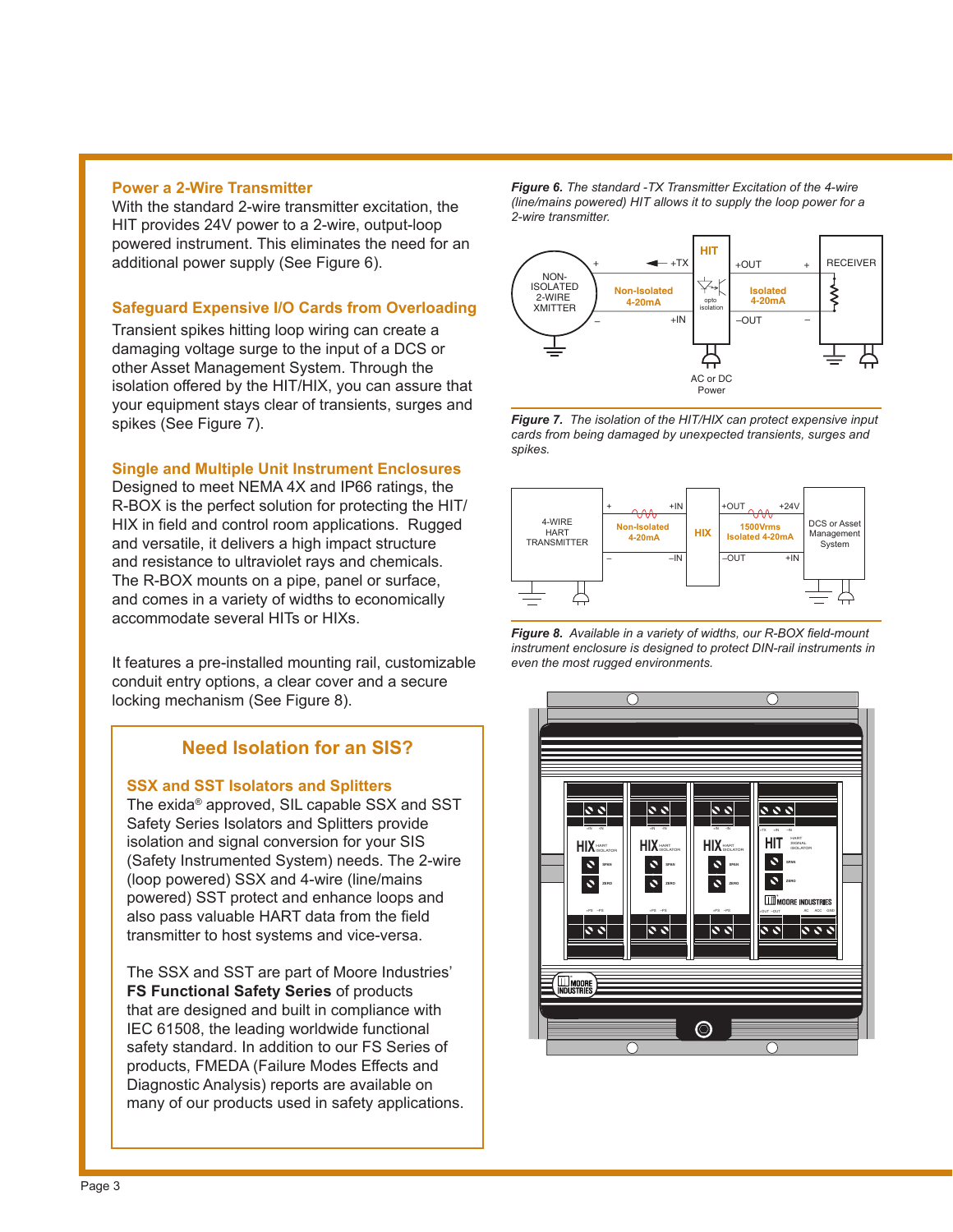# HART® Isolator **HIT/HIX**

# **Specifications**

| Accuracy: $\pm 0.1\%$ of span<br>Performance<br><b>Stability:</b> $\pm 0.2\%$ of<br>reading per year<br>Isolation:<br>HIX: 500Vrms between<br>input, output and case                                                                                            | Performance Input Overrange<br>(continued) Protection:<br>250% of full scale<br><b>Output Current</b><br><b>Limiting: 25mA typical;</b><br>30mA maximum                                                                                                                                   |             | the input below 3mA when<br>the input fails.<br><b>Ambient Temperature Range:</b><br><b>Conditions</b> -20 $^{\circ}$ C to +85 $^{\circ}$ C<br>$(-4^{\circ}F to +185^{\circ}F)$                                                                                                     |
|-----------------------------------------------------------------------------------------------------------------------------------------------------------------------------------------------------------------------------------------------------------------|-------------------------------------------------------------------------------------------------------------------------------------------------------------------------------------------------------------------------------------------------------------------------------------------|-------------|-------------------------------------------------------------------------------------------------------------------------------------------------------------------------------------------------------------------------------------------------------------------------------------|
| HIT: 500Vrms between<br>input, output, case and<br>power<br><b>Tested To:</b><br><b>HIX:</b> 1500Vrms between<br>input, output and case for<br>1 minute<br>HIT: 1500Vrms between<br>input, output, case and<br>DC Power for 1 minute<br>(2300Vrms from AC power | TX Power Supply: 24Vdc,<br>$±10\%$ @ 24mA (regulated)<br><b>Ripple:</b> <10mV for HIX<br>and HIT DC and <35mV<br>for HIT AC when measured<br>across 250 ohm resistor<br>Burden: 5V, maximum<br><b>Load Capability:</b><br>$Vs - 12Vdc$<br>20mA<br><b>Response Time</b>                    |             | <b>Effect:</b> $\pm 0.007\%$ of<br>span/°C typical;<br>$\pm 0.015\%$ of span/°C<br>maximum<br>Humidity: 5-95%<br>non-condensing<br><b>RFI/EMI Protection: Less</b><br>than $+/-$ 0.1% of span error<br>when tested at $10V/m$ @<br>80-1000Mhz; 20V/m @<br>80-1000Mhz for -RF option |
| to input, output and case<br>for 1 minute)<br><b>Common Mode</b><br><b>Rejection:</b><br>Exceeds 95dB at 60Hz with<br>a limit of 500Vrms<br>Input Impedance:<br>250 ohms nominal, 100<br>ohms with -IZ100 option                                                | (analog output): 100msec<br>maximum to 99% of output<br><b>Output Tracking:</b><br>Assuming 4-20mA input<br>and 4-20mA output; the HIT<br>isolator output will follow<br>the input down to 0mA<br>when the input fails (3.3mA)<br>for -LL option); the HIX<br>isolator output will follow | Adjustments | <b>Type:</b> Front panel pots<br>Span: $±10\%$<br>Zero: $±5\%$<br>(non-interactive when span<br>is set first)<br>Weight HIT: DC 283 g $(10 oz)$ ,<br>AC 425 g (15 oz)<br>HIX: 198 g (7 oz)                                                                                          |

### **Ordering Information**

| <b>Unit</b>                                                                                                 | <b>Input</b>                                                               | <b>Output</b>                                                                                                                     | <b>Power</b>                                                                                  | <b>Options</b>                                                                                                                                                                                          | <b>Housing</b>                                                                                                                                                                |
|-------------------------------------------------------------------------------------------------------------|----------------------------------------------------------------------------|-----------------------------------------------------------------------------------------------------------------------------------|-----------------------------------------------------------------------------------------------|---------------------------------------------------------------------------------------------------------------------------------------------------------------------------------------------------------|-------------------------------------------------------------------------------------------------------------------------------------------------------------------------------|
| <b>HIT</b><br>4-wire,<br>Line-(Mains)<br>Powered,<br><b>HART</b> Isolator<br>with Transmitter<br>Excitation | 4-20mA<br>4-20mA into 250 ohms<br>with HART digital data<br>superimposed   | $4-20mA$<br>Isolated, 4-20mA into<br>≤1000 ohms (with<br>24Vdc, 117Vac,<br>or 230Vac power);<br>HART digital data<br>superimposed | 24DC ±10%<br>117AC 50/60HZ.<br>±15%<br>230AC 50/60HZ.<br>±15%<br>2 Watts power<br>consumption | -RF 20V/M RFI/EMI<br>Immunity $@$ 80-<br>1000MHz, 1KHz AM<br>-IZ100 reduces the<br>input resistance to<br>100 ohms<br>-LL keeps the output<br>from going below<br>3.3mA when the<br>input goes to 0.0mA | <b>DIN</b> Aluminum<br>DIN-style housing mounts<br>on 32mm<br>G-type (EN50035) and<br>35mm Top Hat (EN50022)<br>rails<br><b>FLB</b> Flange mount bracket<br>for wall mounting |
| <b>HIX</b><br>2-wire,<br>Loop-Powered,<br><b>HART</b> Isolator                                              | $4-20mA$<br>4-20mA into 250 ohms<br>with HART digital data<br>superimposed | 4-20mA<br>Isolated, 4-20mA<br>into ≤600 ohms<br>(with 24Vdc power);<br><b>HART</b> digital data<br>superimposed                   | 12-42DC                                                                                       | -IZ100 reduces the<br>input resistance to<br>100 ohms                                                                                                                                                   | <b>DIN</b> Aluminum<br>DIN-style housing mounts<br>on 32mm<br>G-type (EN50035) and<br>35mm Top Hat (EN50022)<br>rails<br><b>FLB</b> Flange mount bracket<br>for wall mounting |

When ordering, specify: Unit / Input / Output / Power / -Option [Housing] **Model number examples:** HIX / 4-20MA / 4-20MA / 12-42DC / [DIN] and HIT / 4-20MA / 4-20MA / 117AC / -RF [DIN]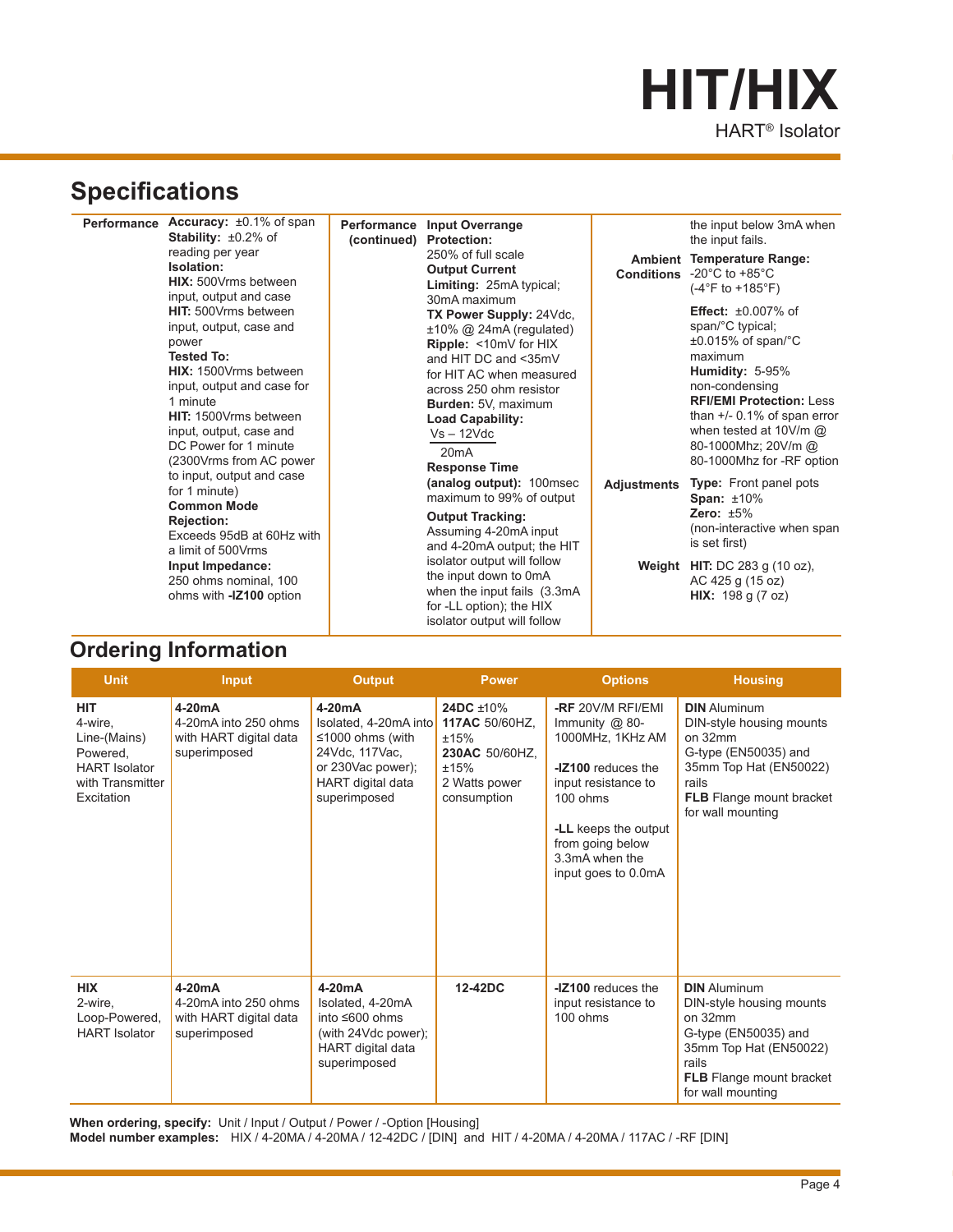

*Figure 9. Dimensions of the HIX and HIT HART Isolators in their Aluminum Housings*